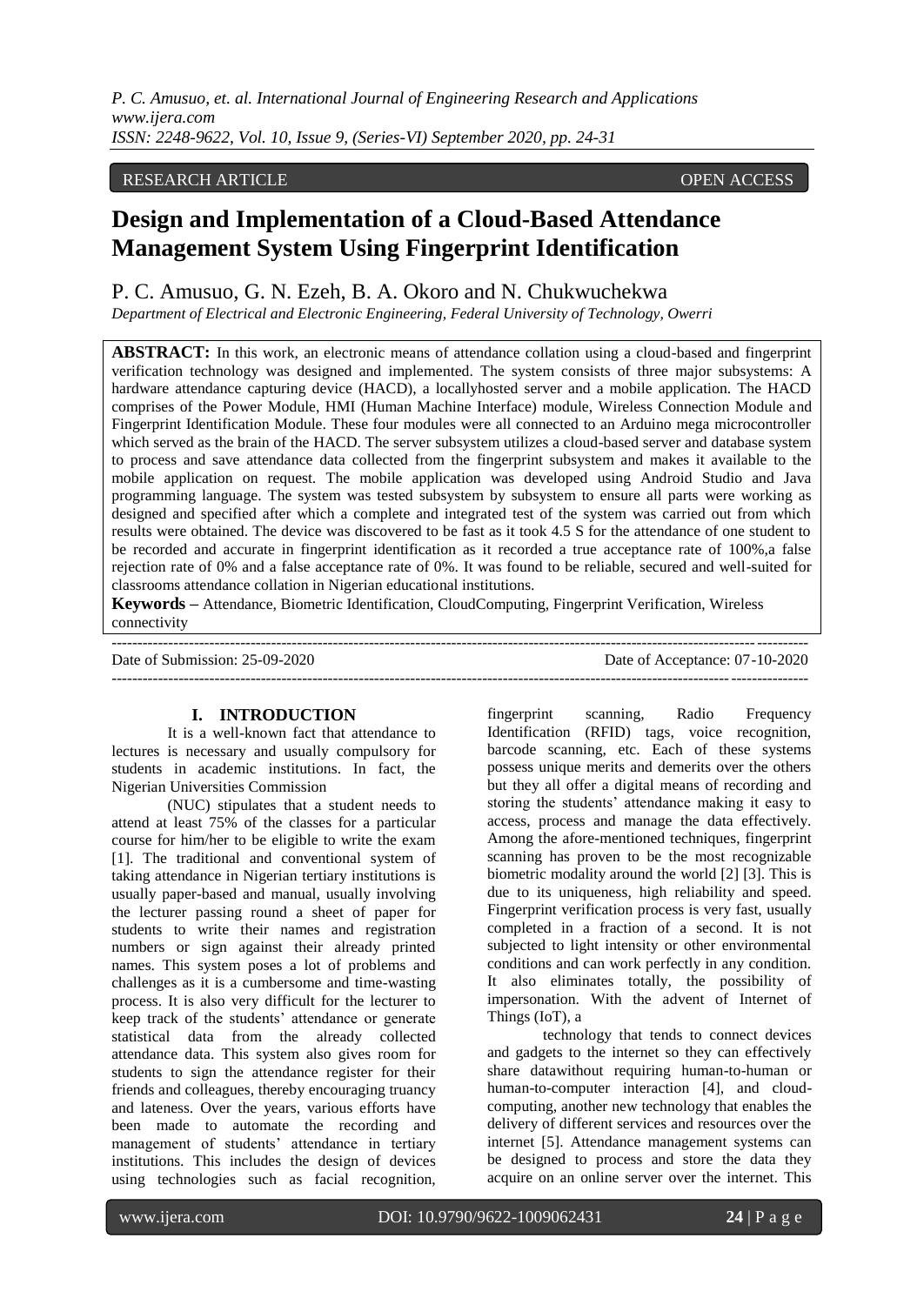then makes it possible to access the data from any part of the world with any device that can query the internet for it. With this innovation, a mobile or web-based application can be developed that will enable a lecturer access, view and analyze the students' attendance to his/her class anytime and anywhere. This project aims to develop a system that can be used to collate, track and analyze the attendance of students to lectures using fingerprint scanning technology.

# **II. LITERATURE REVIEW**

The work in [6] proposes an Attendance Management System using Radio Frequency Identification. The system uses an ARM-7 LPC 2148 microcontroller, an oscillator circuit, preset circuit, LCD display and an RFID reader. The students are all provided with RFID-enabled ID cards which includes an inbuilt IC for storing and processing information. The system also uses a GSM module to send message to the parent if the student is present or not. Figure 1 represents the block diagram of the system showing its constituent parts and direction of data transfer.



*Figure 1: Block Diagram of RFID Based Attendance System* 

The paper in [7] describes a method where a snapshot is taken of a student when he enters the classroom and the attendance is marked by extracting and identifying the image using Personal Component Analysis (PCA) algorithm. The system will record the attendance of the student in class room environment automatically. The student database includes name of the students, their images and roll number. It maintains a log report entry of each student with respect to each subject and also generates a report of the student attendance. Using Simple Mail Transfer Protocol (SMTP) the report of the attendance information will be sent to the faculty and also to the parents.

Figure 2 shows the flow chat for the capturing of attendance using the system

The paper in [8] proposes the application of the concept of Internet of Things (IoT) to the basic attendance system in a class room. A portable device was designed, where in every student could feed his/her attendance during each lecture. The student identification and verification were done using R-305 Finger Print module. Once successful recognition of finger print pattern was done, the student's attendance, comprising of the student ID, teacher ID and device ID (i.e. a unique no. of the hardware) was pushed to the web-server using Wi-Fi Module esp8266-01. A PHP script did the subsequent work, to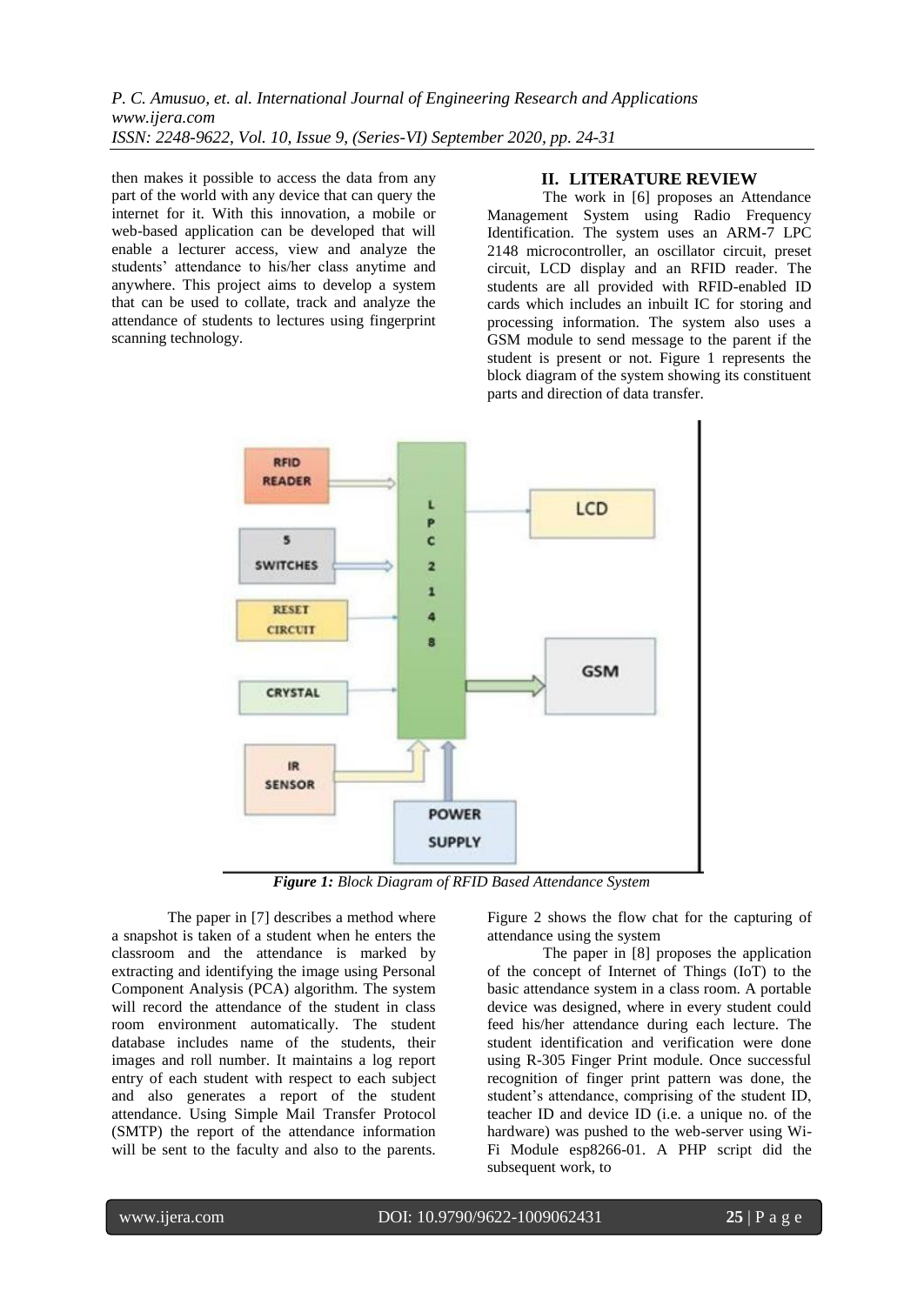

*Figure 2: Block Diagram of Automated Class Attendance System Based On Face Recognition Using PCA* 

*Algorithm*interpret the data, and the MySQL database was updated. Data from the database was retrieved and sent to the website for easy viewing by the student. The whole system was implemented on

a dedicated web-server. The block diagram of the IoT Based Attendance System is as shown in figure 3.



*Figure 3: Block Diagram of Implementation of IoT Based Attendance System on a Dedicated Web-Server*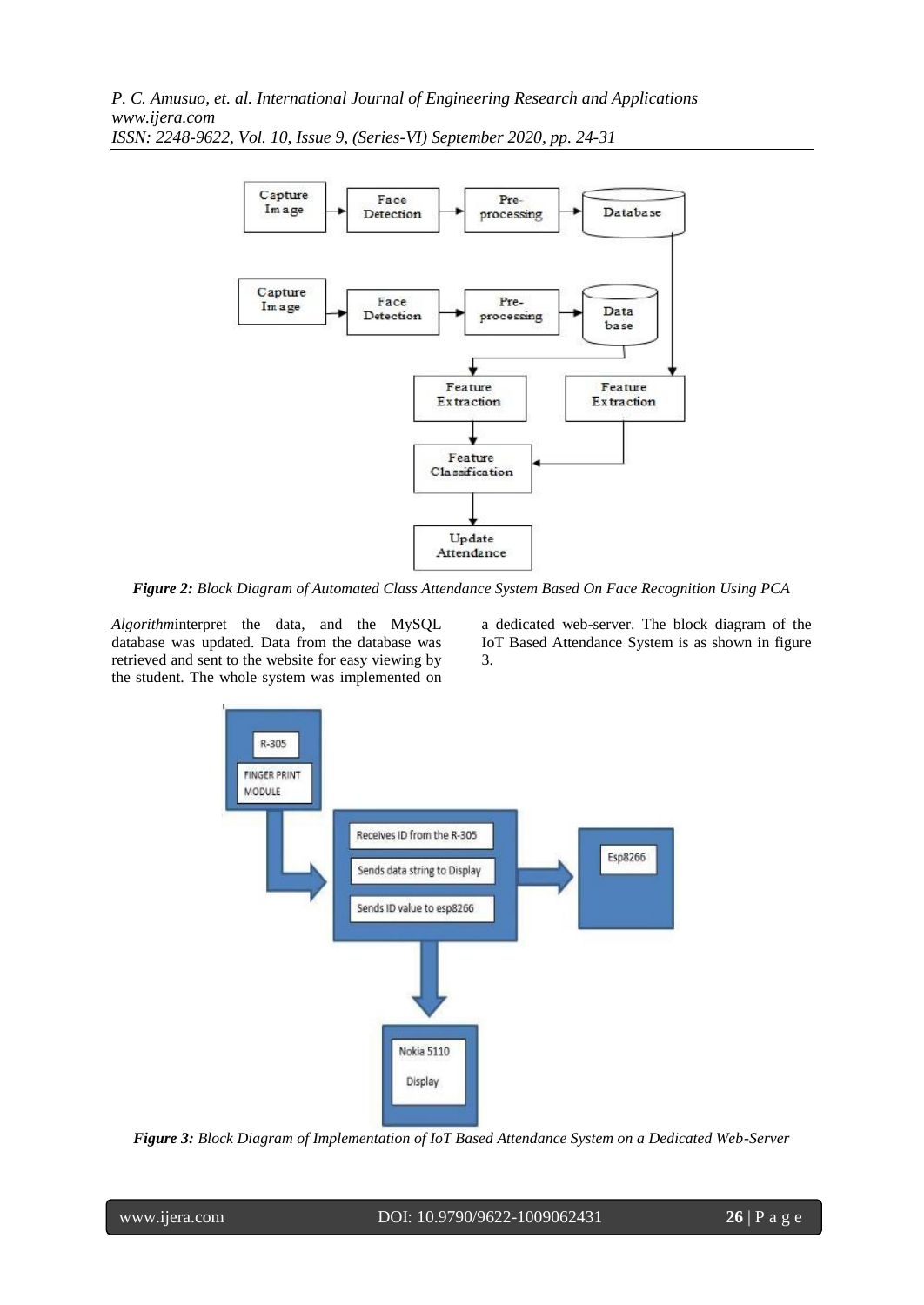Each of the systems above possessed its own unique challenges. None of the systems included a robust Real-Time Operating System (RTOS) that could allow the system be used for the multiple courses usually offered by a student in a particular department. These systems were also not designed to provide the percentage of classes a student attended or determine if the student was eligible to sit for an examination. Also, with the increase in the use of smart phones, it is necessary to provide an easy-to-use mobile application that will allow lecturers access class attendance at a glance at any given time.

# **III. SYSTEM DESIGN**

The Cloud-based Attendance Management System with fingerprint identification provides a centralized and electronic system for the collation, analysis and management of student's lecture attendance in any department. It provides detailed analysis of the student's attendance in each course, clearly showing the students percentage attendance. The project comprises three subsystems: *A.Server subsystem:* 

The project utilizes a cloud-based server and database system to process and save attendance data collected from the fingerprint subsystem and makes it available to the mobile application on request.

# *B. Attendance Capturing Device:*

The Attendance Capturing Device is designed with an Arduino Mega microcontroller board interfaced with a fingerprint module and other electronic component. The subsystem allows fingerprint of students to be enrolled during registration and attendance collected by fingerprint matching during lectures.

# *C. Mobile Application subsystem:*

The android application serves as the interface between the lecturers and the attendance management system. It allows lecturers to view the cumulative attendance data of students in the various courses they handle and the list of students that attended a lecture on any particular day. This subsystem also provides an interface for the registration of students and lecturers and the allocation of courses to lecturers.

The system first allows profiles of students and lecturers to be created using the mobile application from the admin account which is then stored in the cloud database. The database was designed using MongoDB, a NoSQL database that allows data to be saved as JavaScript objects. Student's fingerprint patterns are also enrolled using the fingerprint module and are matched to

their registration numbers. The attendance is taken when students fingerprint patterns are matched with the pre-enrolled patterns and the associated registration numbers posted to the cloud-server together with the timestamp of recording the attendance which are saved in the database. The mobile application allows lecturers view the cumulative attendance of the various students taking their course and the attendance list for any particular day.

# **IV. HARDWARE IMPLEMENTATION**

The hardware Attendance Capturing Device comprises the following four modules:

- A. Power Module
- B. HMI (Human Machine Interface) module
- C. Wireless Connection Module
- D. Fingerprint Identification Module

These four modules were all connected to an Arduino mega microcontroller which served as the brain of the hardware attendance capturing device. A Real Time Operating System (RTOS) was developed and uploaded to the microcontroller which helped to control the activities of the four different modules, ensuring they perform as efficiently as was designed. The RTOS also used an RTC (Real Time Clock) module to provide synchronization amongst the various other modules and determine the time of attendance submission.

The Power module consists of rechargeable Lithium-Ion cells and associated electronic circuitry that assists in the charging of the cells. The power module supplies 5V dc power to all other components of the ACD.

The HMI module consists of a 4\*4 numeric keypad and a 16\*2 LCD display fitted with an I2C adapter. The HMI module provides the means by which the user can interact with the ACD while navigating the various options available, making course selections or inputting registration numbers. The 8 pins of the keypad were connected to the digital pins of the Arduino while the I2C data pins (SCL and SDK) of the LCD display were connected to the corresponding pins on the microcontroller.

The wireless connection module consists of an ESP8266 Wi-Fi module connected to the Arduino microcontroller. The Wi-Fi module enables the ACD connect to an internet-enabled network thereby permitting it to upload the attendance data collected to the cloud.

The Fingerprint Identification module consists of a fingerprint scanner connected to the microcontroller. This is the most important module in the ACD as it is used for the enrolment of fingerprints and the identification of students while taking attendance.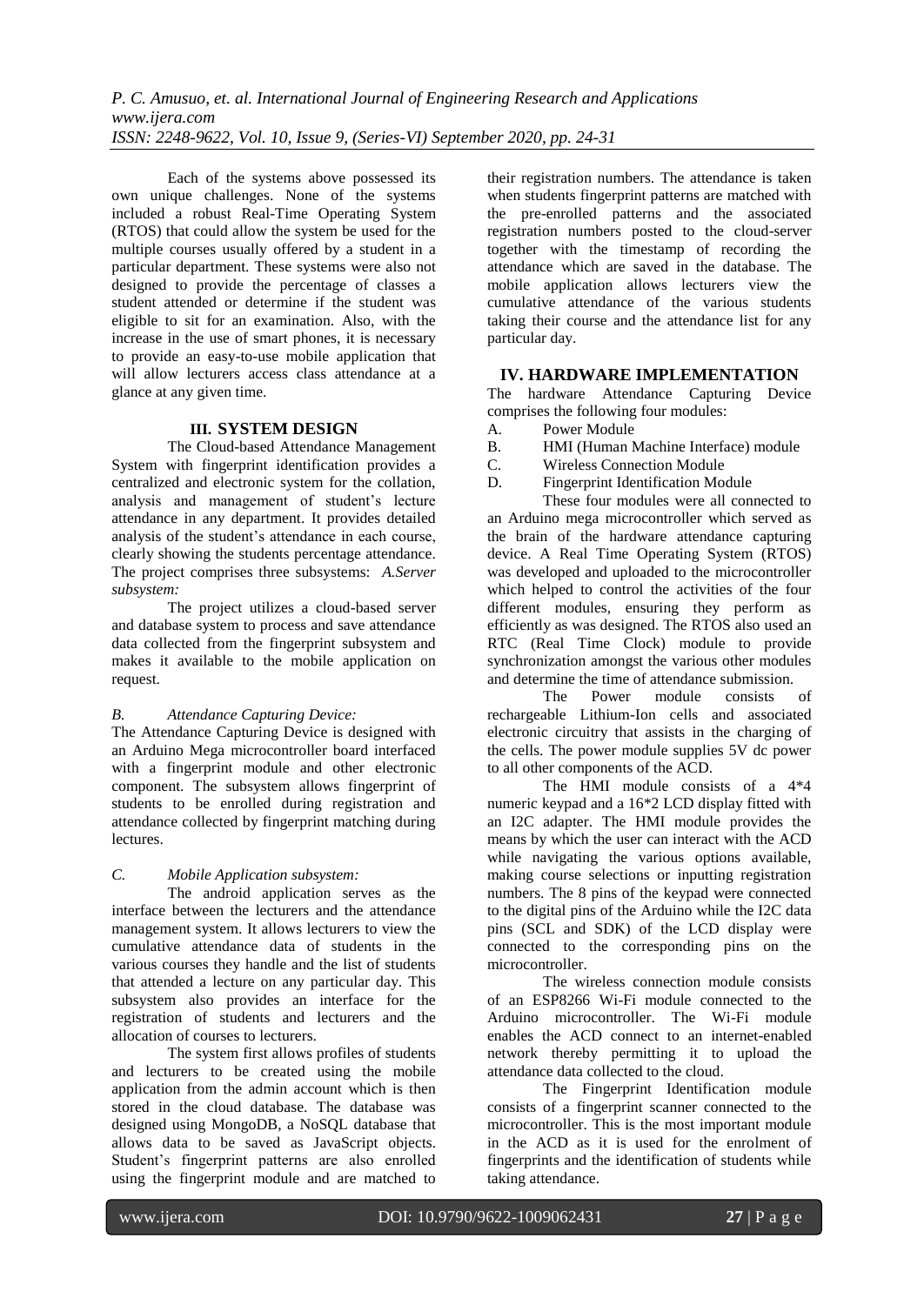All the modules and components were housed in a plastic box to ensure ruggedness and durability.

#### **V. SOFTWARE IMPLEMENTATION**

Three different software were developed to run the Attendance Management System.

A. A Real-Time Operating System for the Attendance Capturing Device

B. A server-side application that serves as the interface between the ACD and the mobile application.

C. A Mobile Application used by lecturers to access the attendance information.

The RTOS was written using the Embedded C language for Arduino Microcontrollers. Libraries

**START** 

SELECT COURSE

Retreive Fingerprints<br>from<br>Database

> $i = 0$ Create

Array for<br>Students

Place finger on<br>Scanner

Found Match?

Add student

to Array

Is Key 'D Ë

Upload

**Student Array** 

to Server

ess

ed?

YES

 $= i + 1$ ĩ

YES

**NO** 

were included in the program in order to make use of the components in the HACD.

Http requests were made by the program in order to post attendance data.

When turned on, the ACD first checks to ensure all peripheral components are connected. Then the user can either choose to enrol a new student or take attendance. If the user selects to take attendance, he has to navigate using the navigation buttons and selects the course. The device is then passed round to identify the fingerprints of the members of the class present. After everyone has been recorded, the lecturer has to end the attendance collection by inputting a unique pin and the attendance data will be uploaded to the server.

Figure 4 shows the flowchart of operation of the HACD while taking attendance.

**START** 

Place<br>Finger on<br>Fingerprint<br>Scanner

Detect Fingerprint

Place Finger

again

Does Fingerprint<br>Match?

Store Fingerprint<br>Model Assign Id

Enter

Registration

Number

Reg Numbe

on

database

Read

student Record

Update Id field

**STOP** 





NO<sub>1</sub>

www.ijera.com DOI: 10.9790/9622-1009062431 **28** | P a g e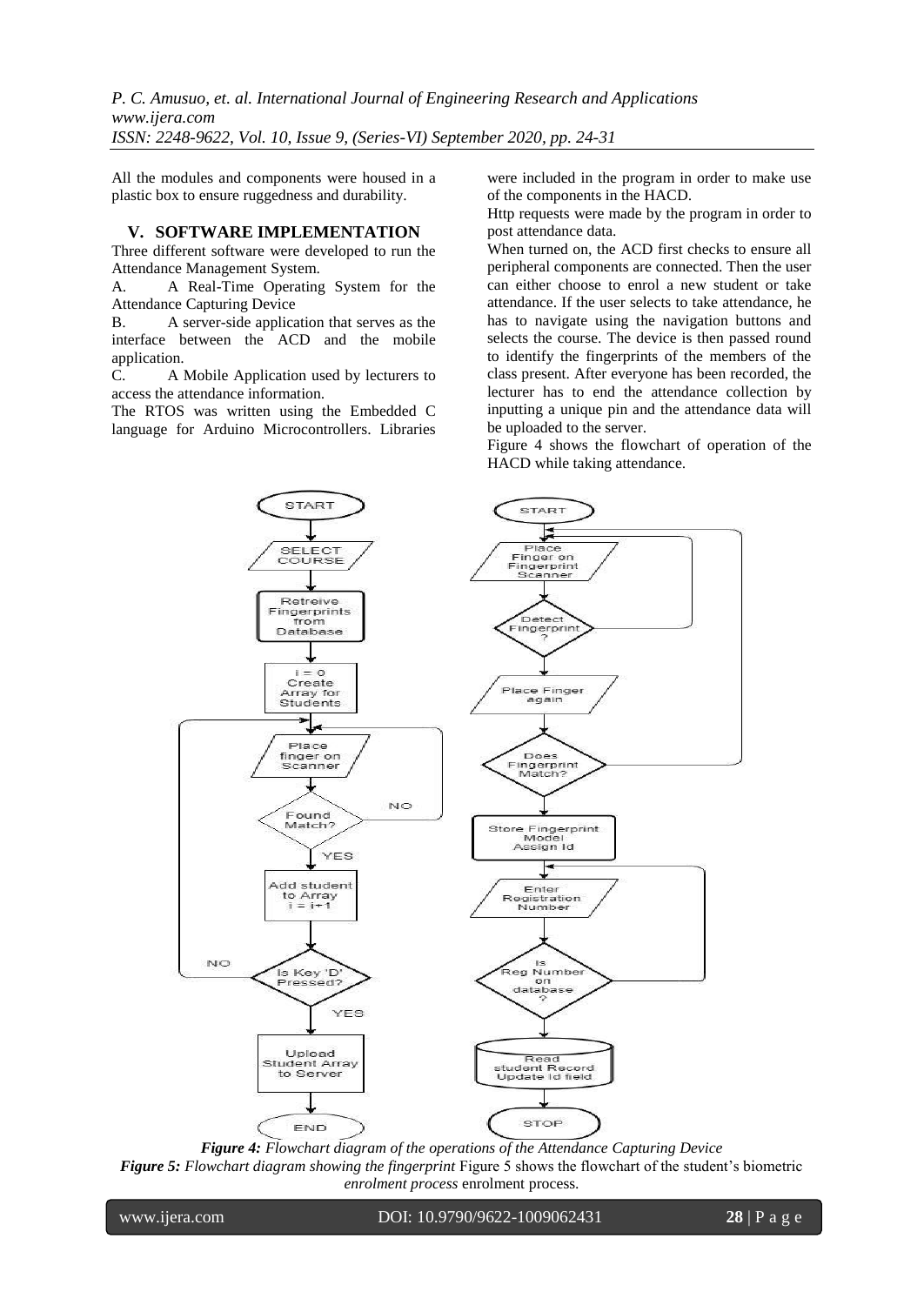The server-side application was developed using Node JS and MongoDb database. Several APIs were developed that allowed both the mobile application and the HACD get/post data from the server respectively.

Students and lecturers can be enrolled using the mobile application and the data filled is stored on the server. After the attendance data has been uploaded from the ACD, it is saved in the Attendance table on the server while the NoClassesHeld and LastClassHeld fields of the Course table are updated.

The mobile application was developed using Android Studio and Java programming language. It enables a lecturer view either the cumulative class attendance for a particular course or the list of students present in a particular date. It also shows the attendance summary of a student in all his registered courses which can be sent to the mail of the student's parent. The mobile application is also used to add new students, lecturers and courses. The Volley library was used to enable these mobile app make http calls on the server.

Figure 6 shows the dashboard of the mobile application.



*Figure 6: Dashboard of the mobile application*

Figure 7 shows the list of courses undertaken by a lecturer.



*Figure 7: Activity on the mobile app showing the list of courses undertaken by a lecturer.*

# **VI. TESTING AND RESULTS**

After the Attendance Management System was fully developed, the system was tested sub-system by sub-system before a complete integrated test was finally carried out.

A. Testing of the Server: The various API calls developed in the server and the MongoDb database were first tested using a software called POSTMAN. Several http requests were made through routes and addresses already developed on the server.

B. Testing of the mobile application: The mobile application was tested manually to ensure that all activities and user interface components performed as expected.

C. Testing the Attendance Capturing Device: The attendance capturing device was built using an incremental model where all the components were all individually interfaced to the microcontroller and tested in order to set them up and ensure they were working. After they were all interfaced correctly to the microcontroller and the complete code uploaded, the system was tested again to ensure it successfully uploaded attendance data to the server.

D. Integrated Testing of the System: First, the mobile application and attendance capturing device were turned on and they connected to the locallyhosted server using Wireless Network. Ten students were registered using the mobile application. With the attendance capturing device, their fingerprints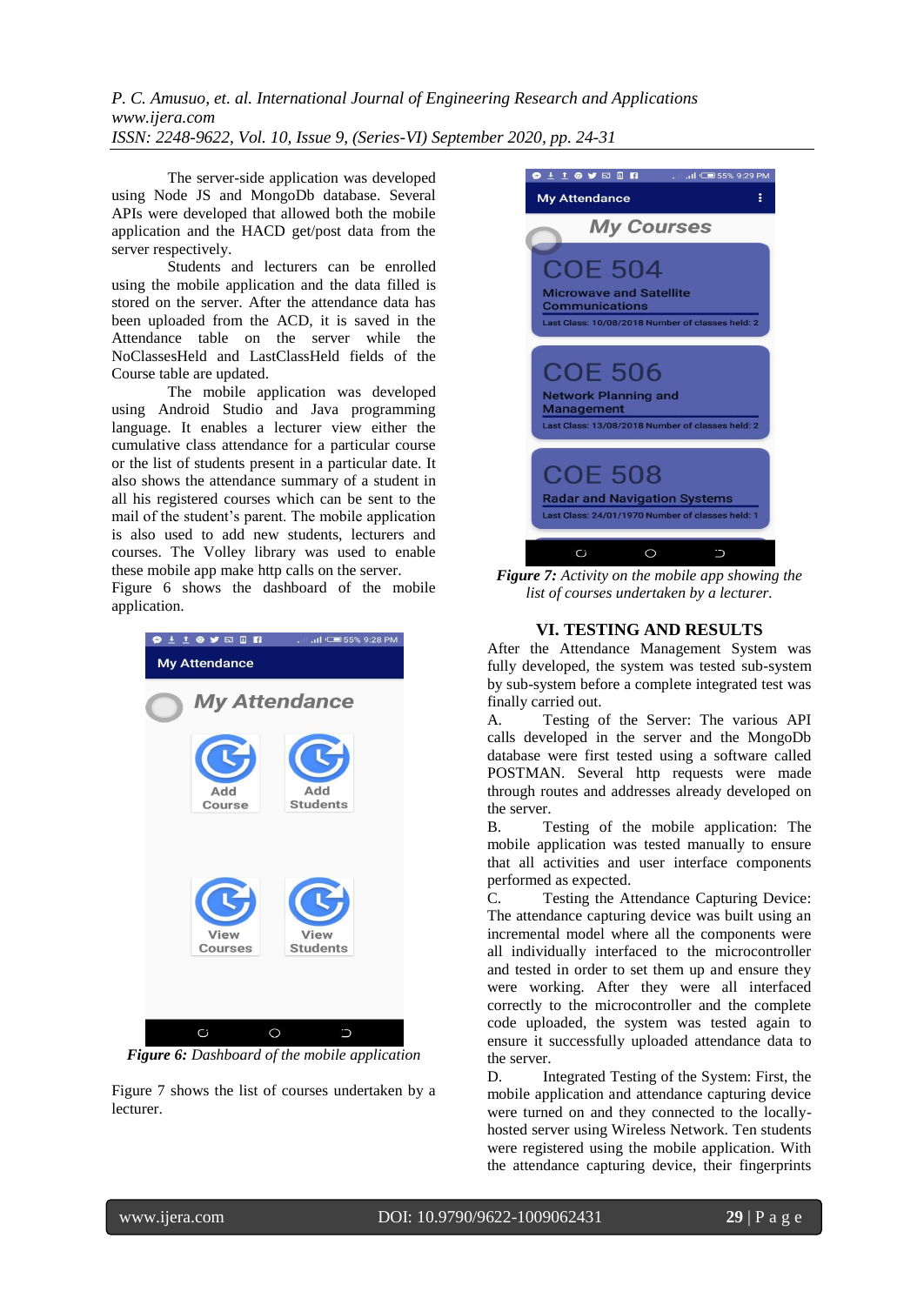were enrolled and the student records on the database updated.

5 demo attendance was taken by the enrolled students randomly and with the mobile app, the cumulative attendance was displayed in percentages for the various courses. The results got and attendance recorded are as shown in figure 8.

| A O O Y <b>ME E B</b>                 | PM 27% 3:39 PM الله ال |
|---------------------------------------|------------------------|
| <b>AttendanceActivity</b>             | ፧                      |
| CUMULATIVE ATTENDANCE FOR             |                        |
| <b>COE 506</b>                        |                        |
| SHOW ATTENDANCE FOR 15/07/2017        |                        |
| 20131846143<br>Amusuo Paschal         | 33.33%                 |
| 20131846144<br>Paschal<br>Chukwuebuka | 83.33%                 |
| 20131848213<br>Nwabude<br>Geraldine   | 83.33%                 |
| 20131848214<br>Nwabude<br>Getrude     | 66.67%                 |
|                                       |                        |
| Cί                                    |                        |

*Figure 8: User Interface of the Mobile Application*

#### *B.* Accuracy:

This is a measure of how well the biometric system is able to correctly match the biometric information from the same person and avoid false matching biometric information from different people. In this project, the fingerprint scanner correctly matched the fingerprint patterns of the students enrolled for the test. This gave a True Acceptance Rate of 100%.

Also, the system didn't record any case of false rejection, giving a false rejection rate of 0%.

The system also rejected all non-enrolled fingerprints giving a False Acceptace Rate of 0%.

### *C. Reliability:*

Given the accuracy analysis above, we discovered our attendance system was highly reliable and could be deployed to classroom for attendance purposes without fear of it rejecting a student's attendance or false recording attendance for an absent student. *D.Security:* 

Our attendance system was designed to have good security measures to prevent unauthorized users from accessing or manipulating the data on the database. Lecturer's password was

# **VII.DISCUSSIONS**

The result generated during the test run of the Attendance Management System can be discussed in terms of the Speed of operation, Accuracy, Reliability and Security.

### *A. Speed of Operation:*

First, we recorded the time it takes from when the finger was placed on the fingerprint scanner to when it displayed

"Attendance Recorded" on the LCD display. It took approximately 1.25 seconds. In the test run, the attendance of ten students seated in a classroom were captured by passing the attendance capturing device round the class. It took approximately 45 seconds for the attendance of the ten students to be captured and recorded. By this analysis, it means that it takes approximately  $45/10 = 4.5$  seconds for the attendance of one student to be recorded. Hence, for a class of 100 students, it would take approximately 4.5  $*$  100 = 450 seconds which is approximately equal to 7.5 minutes.

encrypted and the lecturer had to log in before he could assess the application. Also, the server codes, when finally uploaded to the internet, will be properly encrypted against hacking and other online vices.

## **VIII. CONCLUSION**

The need for a robust, centralized and secured attendance management system led to the idea behind the development of this project. The manual means of collecting and collating attendance is usually tedious and time-wasting and results in a lot of errors and inefficiencies, sometimes leading to the omission of a student's name or transfer of attendance to another student. This centralized attendance management system with fingerprint identification alleviates the numerous problems associated with the manual attendance system by providing a means by which student's class attendance can be collected and stored electronically while preventing students from taking attendance for the peers. The system consists of three major subsystems which include the hardware attendance capturing device, the server and the mobile app used for accessing the